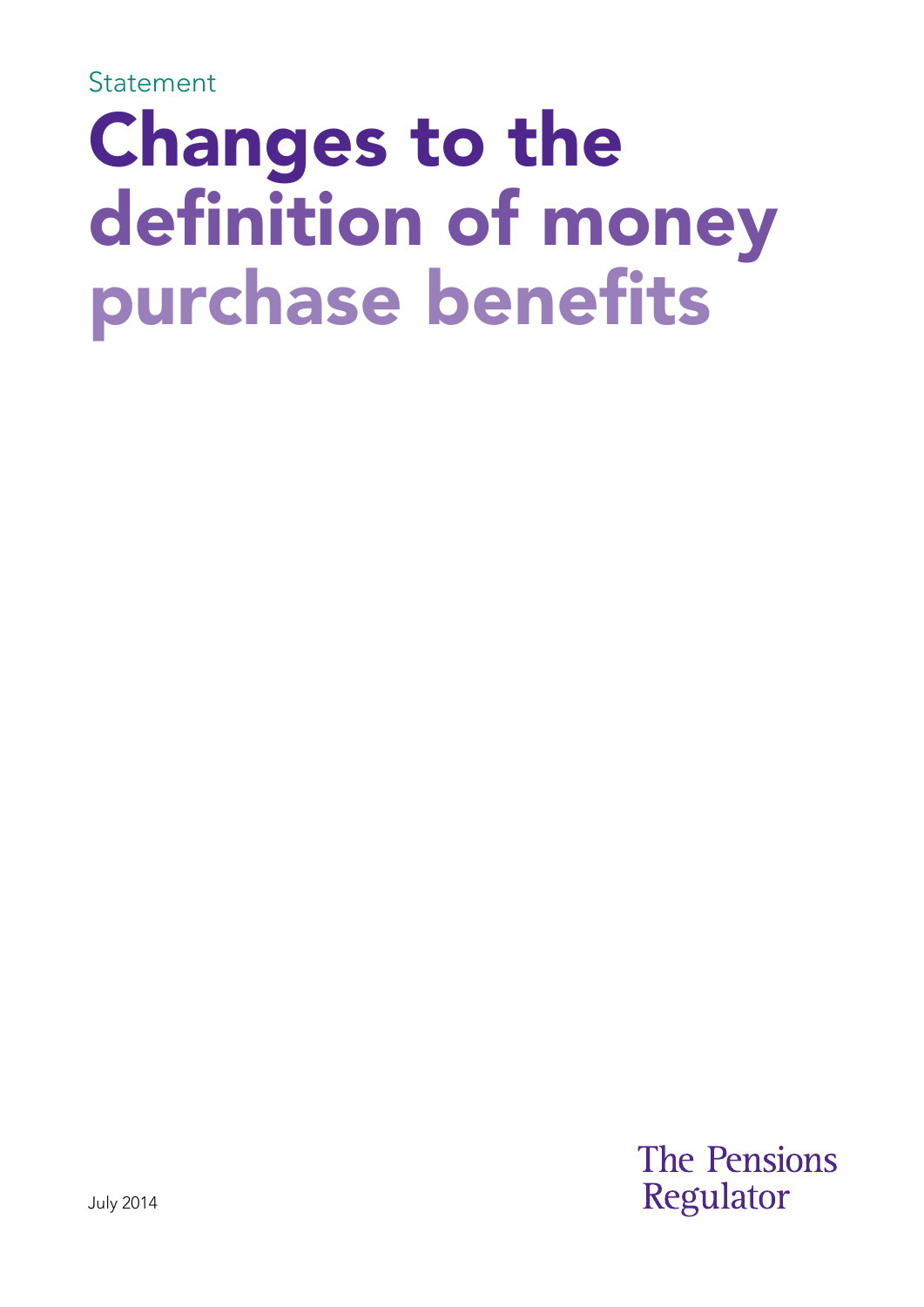### Introduction

From 24 July 2014, section 29 of the Pensions Act 2011 ('2011 Act'), which amends the statutory definition of money purchase benefits contained in section 181 of the Pension Schemes Act 1993, comes into effect.

The amended definition of money purchase benefits will have retrospective effect from 1 January 1997. Regulations<sup>1</sup> (the 'Bridge regulations') will provide transitional measures for affected schemes.

Schemes affected by the coming into force of section 29 of the 2011 Act are those schemes which offer benefits that have the potential to develop a funding deficit, but which the scheme has treated as money purchase benefits. Following the coming into force of section 29 of the 2011 Act, such benefits will now explicitly fall outside of the clarified definition of money purchase benefits.

Subject to the transitional measures provided by the Bridge regulations, affected schemes will need to comply with the legislative and regulatory requirements that apply to non-money purchase schemes.

We expect that the schemes most affected by the change are those which offer:

- cash balance benefits. These are subject to some kind of promise (such as a guaranteed interest rate or rate of return) and provide a sum of money which is available at normal pension age, which is used either to purchase an annuity from a provider, or to provide a scheme pension.
- scheme pensions that are derived from cash balance or money purchase benefits where the scheme pays retirement income directly from its own funds (known as 'internal annuities')<sup>2</sup>.

1 The Pensions Act 2011 (Transitional, Consequential and Supplementary Provisions) Regulations 2014 and The Pensions Act 2011 (Consequential and Supplementary Provisions) Regulations 2014.

#### $\overline{2}$

Excludes retirement income being paid from an income drawdown arrangement.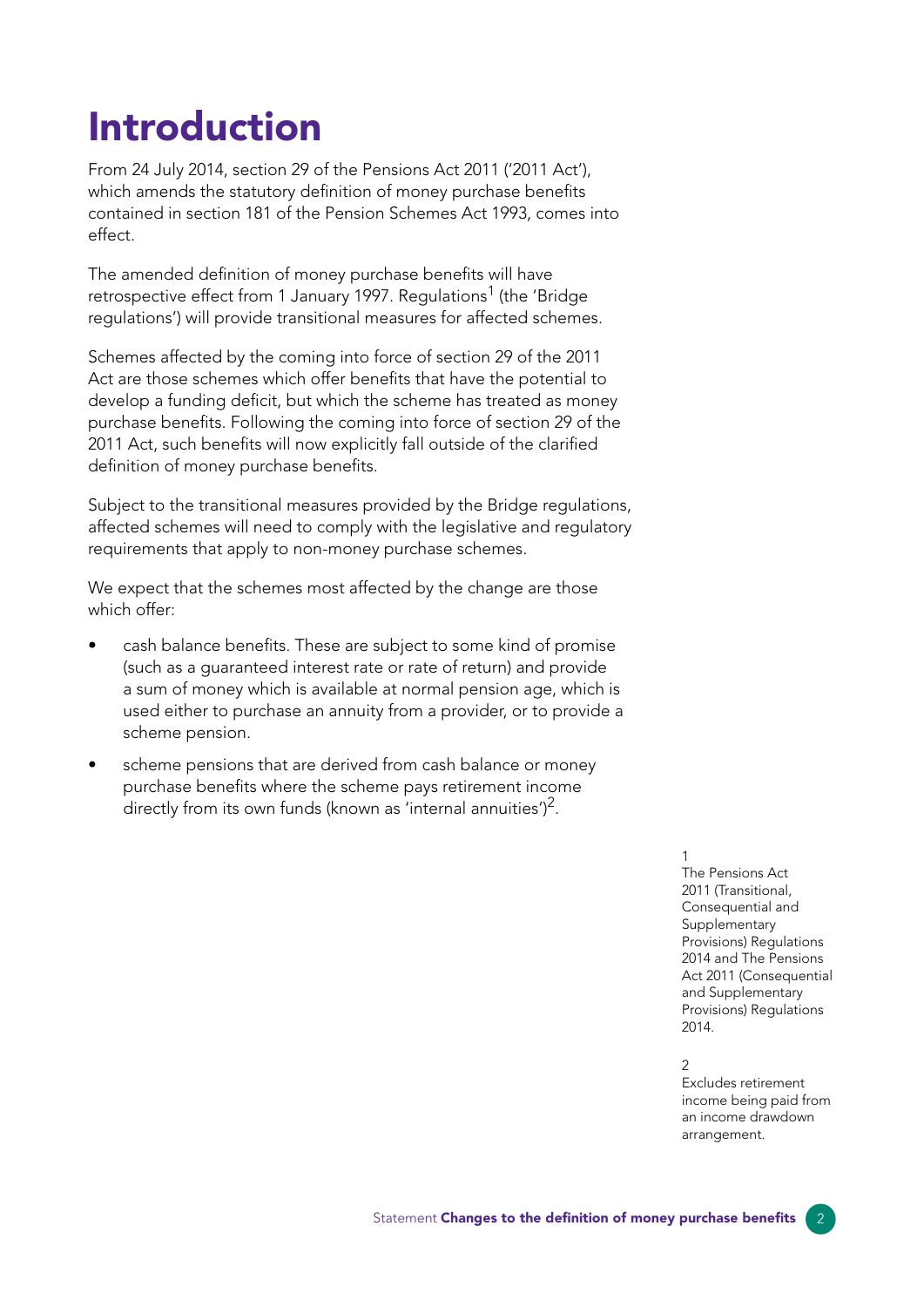## Background

The definition of money purchase benefits is a fundamental concept of pensions law. The regulatory framework that protects members of occupational pension schemes is built on the understanding that money purchase benefits cannot develop a funding deficit. As a result, schemes that provide money purchase benefits only are not subject to a regulatory regime in respect of funding of accrued rights in the same way as occupational defined benefit schemes, nor are the members of such schemes protected by the Pension Protection Fund.

The decision of the Supreme Court in the case of Bridge Trustees v Houldsworth and another (2011) (often referred to as 'the Bridge case') created uncertainty in respect of the legal definition of money purchase benefits contained in section 181 of the Pension Schemes Act 1993. Section 29 of the 2011 Act clarifies the definition of money purchase benefits and restores it to the meaning the Government intended it to have before the Bridge case.

### Impact of the Bridge regulations

The Bridge regulations, which were subject to extensive consultation by the Department for Work and Pensions (DWP), provide transitional, supplementary and consequential measures to support the commencement of section 29 of the 2011 Act.

The Bridge regulations, in the main and subject to two limited circumstances, do not require trustees to revisit past decisions so that decisions made between 1 January 1997 and the coming into force of section 29 of the 2011 Act will be validated. Further information is set out in the DWP's Response to Public Consultation $^3$ .

3

The issue of retrospection is discussed throughout DWP's Response to Public Consultation ('consultation response'). For further information on DWP's policy on retrospection in general, refer to paragraphs 32 38 of the consultation response. For further details of the two limited circumstances where retrospection will apply once Section 29 of the 2011 Act comes into effect, refer to paragraph 121 in relation to windingup and paragraphs 130-134 in relation to deficiencies in the assets (employer debt).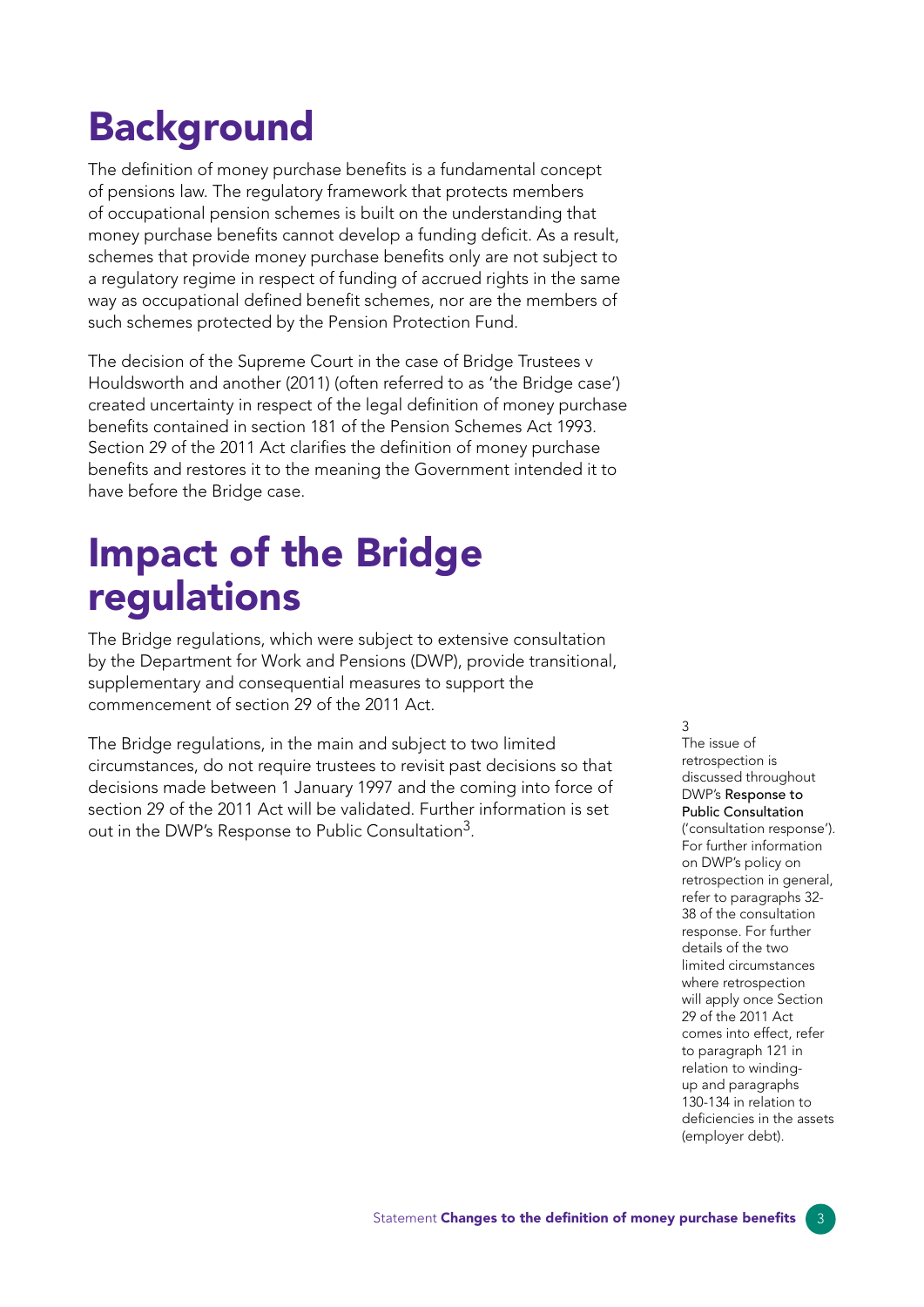### Trustee actions

Trustees need to consider whether their scheme may be affected by the clarified definition of money purchase benefits. Affected schemes are more likely to be hybrid schemes and schemes that offer cash balance benefits and/or internal annuities. Where it is determined that a scheme no longer offers money purchase benefits only, that scheme may be subject to different legislative and regulatory regimes, subject to the transitional measures provided by the Bridge regulations.

We urge trustees to review their scheme's trust deed and rules and seek independent legal advice in order to determine the character of benefits provided by their scheme in light of the clarified definition of money purchase benefits. Trustees of hybrid schemes should also consider whether benefits within their scheme that have previously been treated as money purchase benefits continue to satisfy the definition of money purchase benefits. Conducting such a review and obtaining the necessary legal advice should assist trustees of affected schemes in complying with the appropriate legislative and regulatory regimes.

Following the review of your scheme, if you find that, despite its current or historic treatment as a money purchase scheme, it offers benefits that have the potential to result in a funding deficit (and therefore falls outside the amended definition of money purchase benefits), then you must notify us immediately, using the contact details provided below, so that we can amend our records.

### Further information

We encourage trustees to read this statement in conjunction with the following documents published by DWP $^4$  in order to be confident that they fully understand the potential impact on their scheme:

- The Pensions Act 2011 (Consequential and Supplementary Provisions) Regulations 2014
- The Pensions Act 2011 (Transitional, Consequential and Supplementary Provisions) Regulations 2014
- The Pensions Act 2011(Consequential and Supplementary Provisions) Regulations 2014 and The Pensions Act 2011 (Transitional, Consequential and Supplementary Provisions) Regulations 2014 – Response to Public Consultation
- Section 29 of the Pensions Act 2011

4 Available at www. gov.uk/government/ consultations/ definition-of-moneypurchase-benefits-in[occupational-pension](https://www.gov.uk/government/consultations/definition-of-money-purchase-benefits-in-occupational-pension-schemes)schemes